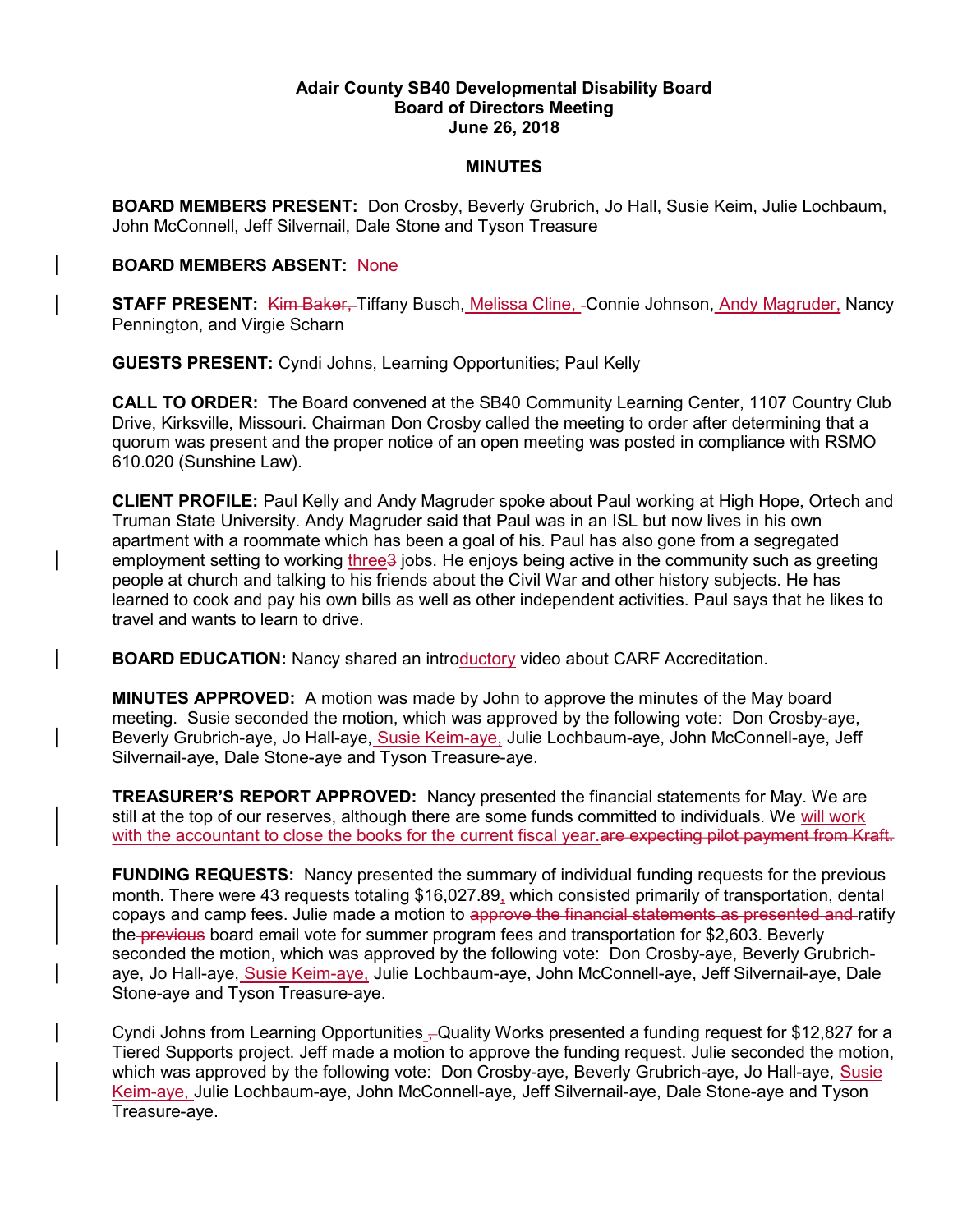EMPLOYEE RELATIONS: Tiffany talked about the staff retreat that took place on June 19<sup>th</sup>. All full time staff went to Lost Branch Lodge in Brashear. We did team building activities in the morning, had lunch catered by Colton's and spent time some leisure time in the afternoon, enjoying the lodge and grounds. There was some very good feedback from the employees.

FINANCE COMMITTEE REPORT: The finance committee met to discuss the budget. The committee proposed a revision to the expense reimbursement policy to match the mileage reimbursement rate to the IRS standard rate. Jo made a motion to approve the revision. Tyson seconded the motion, which was approved by the following vote: Don Crosby-aye, Beverly Grubrich-aye, Jo Hall-aye, Susie Keimaye, Julie Lochbaum-aye, John McConnell-aye, Jeff Silvernail-aye, Dale Stone-aye and Tyson Treasure-aye.

The final revised budget for FYE 6/30/18 was reviewed.  $\div$  4.4 million but will finish at 1.5 million. Motion to meet constitutional guidelines, expenses, LOQW request. Dale made a motion to includapprovee the final revised budget. Tyson seconded the seconded the motion, which was approved by the following vote: Don Crosby-aye, Beverly Grubrich-aye, Jo Hall-aye, Susie Keim-aye, Julie Lochbaum-aye, John McConnell-aye, Jeff Silvernail-aye, Dale Stone-aye and Tyson Treasureaye.

In tThe proposed budget for FYE 6/30/19 was reviewed and includes the full tax levy. Don noted that the budget is a reflection of our philosophy and shows that our individuals are important, employees are important, and it leverages funding. wWe will spend down reserves and invest in community development. We expect Targeted Case Management revenue to be a little higher than years past. We have added a service coordinator so there will be more logging. John made a motion to approve the budget as presented and appropriate the funding. Julie seconded the motion, which was approved by the following vote: Don Crosby-aye, Beverly Grubrich-aye, Jo Hall-aye, Susie Keim-aye, Julie Lochbaum-aye, John McConnell-aye, Jeff Silvernail-aye, Dale Stone-aye and Tyson Treasure-aye.

NOMINATING COMMITTEE: Jo presented the slate of officers for approval for the coming year with Don Crosby – Chair, Jeff Silvernail – Vice-Chair, Beverly Grubrich – Secretary, and Tyson Treasure – Treasurer. . Jo & JJohn appointed seconded the recommendation, which was approved by the following vote: Don Crosby-aye, Beverly Grubrich-aye, Jo Hall-aye, Susie Keim-aye, Julie Lochbaumaye, John McConnell-aye, Jeff Silvernail-aye, Dale Stone-aye and Tyson Treasure-aye. .

**EXECUTIVE DIRECTOR'S REPORT:** Nancy presented her report for the previous month. The new Service coordinators are doing great, and Tonya has done a phenomenal job training them. There has been a notice posted in the Kirksville Daily Express for bids for the remodel. Two bid packets have been picked up so far. Jordan Worchester is working on our new logo and merchandisarketing plan. The summer program is going great. Several employees are planning on volunteering for Food for Kids for 1 week in July. Kim has started teaching Circles ILevel 2.

OTHER BUSINESS/ANNOUNCEMENTS: The new medical leave bank policy has been distributed and posted for comment. As there were no objections to it, Jo made a motion to approve it. Susie seconded the motion, which passed with the following vote: Don Crosby-aye, Beverly Grubrich-aye, Jo Hall-aye, Susie Keim-aye, Julie Lochbaum-aye, John McConnell-aye, Jeff Silvernail-aye, Dale Stoneaye and Tyson Treasure-aye. Jo made a motion for the board to match the employee's initial contributions to the medical leave bank. John seconded the motion, which passed with the following vote: Don Crosby-aye, Beverly Grubrich-aye, Jo Hall-aye, Susie Keim-aye, Julie Lochbaum-aye, John McConnell-aye, Jeff Silvernail-aye, Dale Stone-aye and Tyson Treasure-aye.

Nancy reported that a poll of other organizations' policies on medical insurance-policies coverage came up with mixed results. It is requested that the board contribute \$100 per month per dependent toward dependent medical coverage. The policies on medical and dental insurance policiescoverage would then be separate. Jeff made a motion to approve the contribution as requested when allowed by budgetary appropriation as appropriated annually and to approve the separate policy on dental